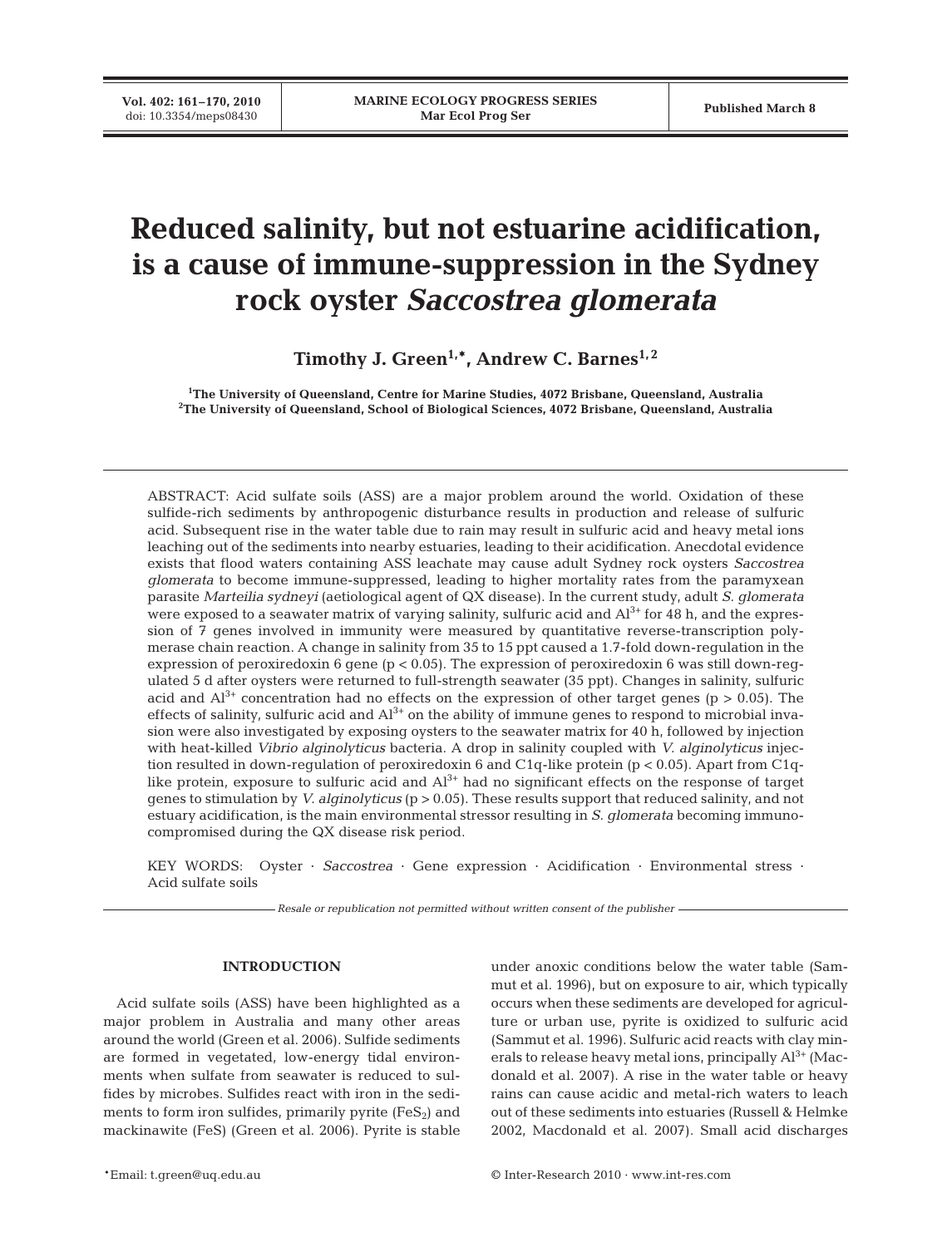into estuaries are neutralized quickly by the alkalinity of seawater. However, after heavy rainfall, acidic floodwaters may at times exceed the neutralizing capacity of the waterway, causing the estuary to become acidified (Russell & Helmke 2002, Macdonald et al. 2007), which can severely affect the local ecology, biodiversity and economic development of the estuary (Sammut et al. 1995). Fish kills are an immediate and recognizable response to many acidification events. However, there are many direct and indirect impacts of acidification that are more significant than fish kills, but generally less visible.

In northern New South Wales (NSW) and southeast Queensland, Australia, coastal floodplains have been modified through drainage and excavation to facilitate a range of human activities dominated by agriculture and urbanisation (Virgona 1992). Since the completion of extensive drainage canals to mitigate flooding of sugar cane growing areas in 1972, the coastal region of NSW and Queensland has experienced many episodes of estuary acidification after heavy summer rainfall due to ASS leachate (Sammut et al. 1995). Studies have revealed that discharges of acidified water into estuaries from ASS have resulted in fish becoming more susceptible to fungal diseases (Virgona 1992, Callinan et al. 2005) and bacterial infections (Bromage & Owens 2009). Currently, little is known about the toxicity of  $pH$  and  $Al^{3+}$  exposure levels on the invertebrates native to the estuaries of northern NSW and southeast Queensland.

Sydney rock oysters *Saccostrea glomerata* are found in temperate and tropical estuaries within Australia and play an important ecological role as filter feeders (Summerhayes et al. 2009). *S. glomerata* are also the basis of an important aquaculture industry in NSW and southeast Queensland (Nell 2001). Since 1968, mass mortalities of wild and farmed *S. glomerata* have been reported due to the paramyxean parasite *Marteilia sydneyi* (aetiological agent of QX disease) (Berthe et al. 2004). *M. sydneyi* has at times caused >98% mortality on oyster farms in northern NSW and southeast Queensland (Berthe et al. 2004). The disease usually occurs during the summer months, with evidence that mass mortality of *S. glomerata* occurs after summer monsoon rainfall (Lester 1986). A substantial drop in pH has been recorded after heavy rainfall due to ASS leachate in many estuaries in NSW and Queensland in which QX disease is endemic (Wesche 1995). However, studies have failed to show a correlation between a drop in salinity and/or pH and the timing of infection of *S. glomerata* with *M. sydneyi* (Anderson et al. 1994, Wesche 1995). These studies did not examine the synergistic effects of reduced salinity and pH combined with  $Al^{3+}$  toxicity on host fitness of *S. glomerata*. Changes in pH, heavy metal toxicity and salinity are known to modulate the immune response of bivalves (Parry & Pipe 2004, Gagnaire et al.

2006, Bibby et al. 2008, Bussell et al. 2008). It is therefore reasonable to expect that exposure of *S. glomerata* to acidified flood waters could compromise the immune system of *S. glomerata*, leading to higher mortality rates of *S. glomerata* when subsequently challenged with *M. sydneyi*. Previous studies have found inhibition of the immunity-associated enzyme phenoloxidase in *S. glomerata* grown in an estuary endemic for QX disease compared to in an estuary where QX disease has never been reported (Peters & Raftos 2003). Further studies showed that an unknown transient environmental stressor was implicated in *S. glomerata* becoming immune-suppressed during the infective period of *M. sydneyi* in the Hawkesbury River, NSW (Butt & Raftos 2007). The phenoloxidase activity of *S. glomerata* was measured at several sites within the Hawkesbury River, and the degree of inhibition of the phenoloxidase enzyme correlated with the intensity of infection by *M. sydneyi* (Butt & Raftos 2007).

The aim of the current study was to determine if changes in salinity and/or ASS leachate affect the expression of immune genes in adult *Saccostrea glomerata*. The experiment was designed to replicate the effect of a pulse of acidified freshwater entering an estuary after heavy rainfall. Understanding the deleterious impacts of acidified floodwater on the immune system of *S. glomerata* is important, due to the sessile nature, longevity, high abundance and economic value of this species.

#### **MATERIALS AND METHODS**

**Animals.** Adult 2-yr-old *Saccostrea glomerata* (mean meat wet weight  $6.0 \pm 0.6$  g) were donated by a commercial oyster farm (Australian Native Shellfish, Wagonga Estuary, NSW). These oysters originated from natural spat-fall caught on hardwood sticks placed in the mouth of the Wagonga Estuary and then transferred upstream to the farm for on-growing to market size. The Wagonga Estuary is considered to be a QXfree zone, as it has never had a reported outbreak of QX disease (Adlard & Ernst 1995). Oysters were delivered to The University of Queensland by overnight express and immediately placed in a 4000 l seawater recirculating aquarium and fed NOSAN M-1 bivalve diet (Aquasonic) according to the manufacturer's protocol. Oysters were acclimatized for 1 wk before starting experimentation.

**Experimental design.** Two experiments were conducted to determine the effects of an acidified and Al3+-rich pulse of freshwater entering an estuary after heavy rainfall on the immune system of adult *Saccostrea glomerata*. The experiments involved exposing 4 groups of *S. glomerata* to a seawater matrix of vary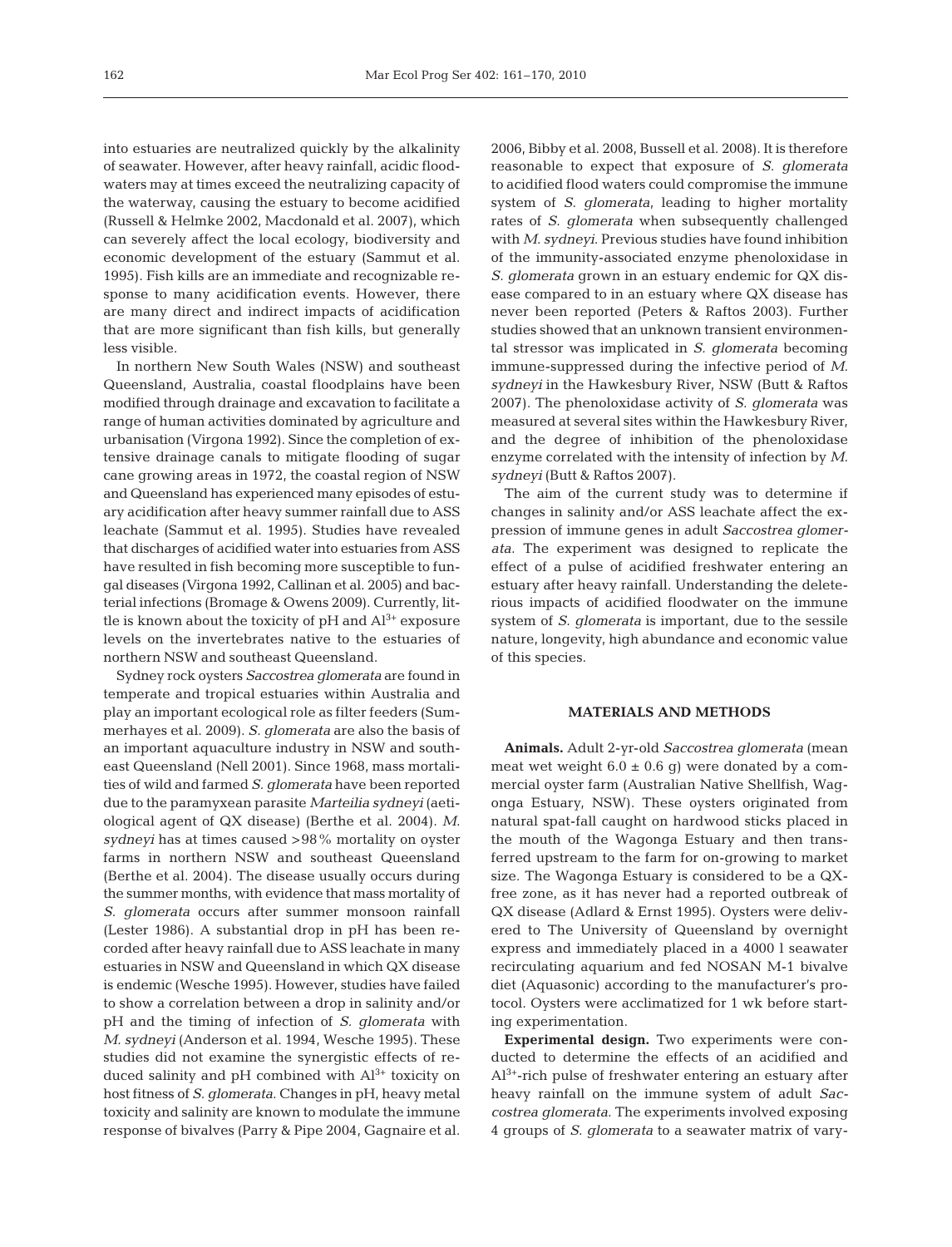ing water quality characteristics (Table 1) to determine the effects and interactions involved between salinity and ASS leachate. A matrix was chosen as previous experiments on bivalves have shown that the toxicity of a contaminant can be significantly affected by other environmental variables, such as salinity, and extrapolation of these results from a single stressor may portray a misleading picture of immune competence (Parry & Pipe 2004). The water quality characteristics were chosen as they are environmentally relevant, reflecting previous recordings of estuarine conditions on the east coast of Australia where *S. glomerata* occur (Wesche 1995, Dove & Sammut 2007). *S. glomerata* were exposed to salinities of full strength normal seawater (35 ppt) and brackish water (15 ppt). ASS leachate was replicated by maintaining seawater at a pH of  $6.5 \pm 0.5$  with sulfuric acid and an  $Al^{3+}$  concentration of 1 mg  $l^{-1}$  with  $AIK(SO<sub>4</sub>)<sub>2</sub> 12H<sub>2</sub>O$ . Normal and brackish seawater was maintained at a pH of  $8.0 \pm 0.2$ . Seawater was prepared from artificial sea salt (Ocean Nature, Aquasonic) and de-ionised freshwater.

Oysters are known for having a high natural variability in their immune response between individuals. To minimize this variability, some experiments pool individual samples in a treatment to maximise the number of oysters analysed. However, this approach is flawed, as one highly variable individual can influence the results of the pool, possibly resulting in inaccurate conclusions being inferred from the experiment. In the current experiment, individuals were analysed separately so that individual variability could be accounted for.

In the first experiment, 4 groups of *Saccostrea glomerata* (N = 16) were exposed to the seawater matrix in 100 l aerated static aquaria for a period of 48 h. Four *S. glomerata* from each treatment were sampled at 24 and 48 h during the exposure period. At the end of the 48 h exposure period, the remaining oysters in each treatment  $(N = 8)$  were transferred to normal seawater (35 ppt salinity, pH 8.0 and 0 mg  $l^{-1}$  of  $Al^{3+}$ ) to recover for 120 h. Four *S. glomerata* were also sampled at 24 and 120 h during the recovery period to determine

Table 1. *Saccostrea glomerata*. Sydney rock oysters were exposed to a matrix of water with varying salinity, pH and  $Al^{3+}$ concentrations to determine the interactions and relationships of these water quality variables on the immune system. ASS: acid sulfate soils

|        |                             | Treatment<br>name | Salinity<br>(ppt) | pH         | $Al^{3+}$<br>$(mg l^{-1})$ |
|--------|-----------------------------|-------------------|-------------------|------------|----------------------------|
| Normal | Seawater<br><b>Brackish</b> | 35 ppt<br>15 ppt  | 35<br>15          | 8.0<br>8.0 | 0<br>0                     |
| ASS    | Seawater<br>Brackish        | 35 ASS<br>15 ASS  | 35<br>1.5         | 6.5<br>6.5 |                            |

lasting impacts of the treatments on gene expression. Sampling consisted of taking a hemolymph sample from the adductor muscle using a sterile 21-gauge needle and a 1 ml syringe through a hole previously filed in the left shell valve. The hemolymph sample was immediately centrifuged, and the hemocyte cell pellet resuspended in 250 µl of RNA*later* (Sigma), incubated for 24 h at 4°C and then stored at –20°C for subsequent quantitative reverse-transcription PCR (qRT-PCR) analysis.

In the second experiment, 4 groups of 8 *Saccostrea glomerata* were exposed to the seawater matrix in 40 l aerated static aquaria for a period of 40 h. At 40 h, a hole was filed in the left shell valve and 100 µl of the previously prepared heat-killed *Vibrio alginolyticus* (Strain 1-50290-P) or phosphate-buffered saline (PBS; as a handling control) was injected into the adductor muscle of 4 oysters per stimulant using a 26-gauge needle and a 1 ml syringe. Oysters were returned to their aquaria for a further 8 h before taking a hemolymph sample from the adductor muscle and storing the hemocyte cell pellet as above. *V. alginolyticus* was grown overnight in tryptic soy broth containing 2% NaCl. *V. alginolyticus* cells were washed 3 times in PBS to remove media and extracellular products, heat inactivated at 70°C for 30 min and resuspended to a final optical density of 1.0 at 600 nm in PBS (equivalent to  $1 \times 10^9$  cell ml<sup>-1</sup>). Although injection of heat-killed *V. alginolyticus* bacteria is not a natural route of infection, this method was chosen as live bacteria can produce extracellular products that inhibit the immune system of their host (Labreuche et al. 2006), masking any potential immune response. Using heat-killed bacteria allows the oyster's immune system to be measured in response to the surface antigens of the bacteria, known as pathogen-associated molecular patterns (PAMPs), without the risk of immune-suppression, whilst still permitting potential encapsulation or phagocytosis of the microorganisms.

**RNA purification and qRT-PCR.** Total RNA was isolated from hemocyte pellets using the RNeasy kit (Qiagen) following the manufacturer's protocol, with oncolumn DNase digestion using the RNase-free DNase set (Qiagen). The quantity of total RNA purified was determined using a spectrophotometer (Nanodrop ND-1000) at 260 nm, and total RNA was confirmed to be free of DNA contamination by performing a *Saccostrea glomerata-*specific 18S rDNA PCR (Green et al. 2009). First strand synthesis was performed on 100 ng of total RNA using random hexamer primers and SuperScript III Reverse Transcriptase (Invitrogen) to minimise differences in RT efficiency.

To investigate immune gene expression in oyster circulating hemocytes, we selected 7 cDNA sequences of genes from *Saccostrea glomerata* that had been previ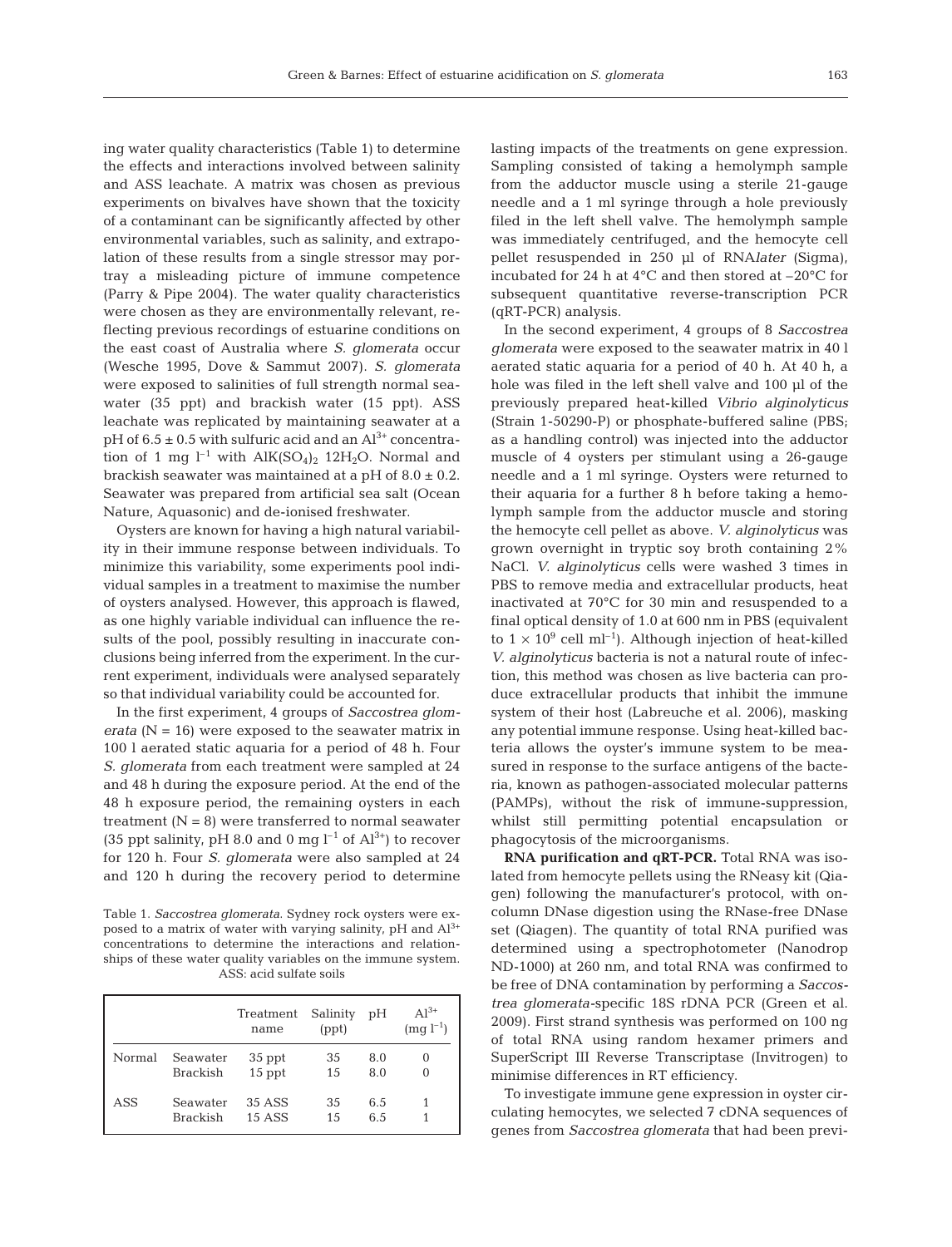ously shown to be important in immunity (Green et al. 2009). The GenBank accession numbers for extracellular superoxide dismutase (EcSOD), peroxiredoxin 6 (Prx6), metallothionein (MT), small heat shock protein (sHsP), interferon-inhibiting cytokine (IK), inhibitor of  $Rel/NF_{r}B$  ( $I_{k}B$ ) and  $C1q$ -like protein (C1q) are FJ626709, FJ626708, GH612255, GH612324, GH612314, GH612349 and GH612251, respectively. The relative expression of the above target genes was determined using the primer pairs listed in Table 2. Primer concentration and amplification efficiency for each primer pair has previously been optimised (Green et al. 2009). Relative expression was normalized by the reference gene, β-actin. Expression of β-actin was found to be stable across the different treatments and time points tested in the present study. The cDNA was diluted 10-fold prior to amplification, and each reaction was performed in duplicate. The PCR reaction was performed in a 10 µl reaction using SYBR GREEN PCR master mix (Applied Biosystems), 100 nM of each specific primer and 0.2 ng of cDNA in a ABI 7900HT thermocycler (Applied Biosystems) using an initial denaturation step (95°C, 10 min) followed by 45 cycles of a denaturation step (95 $\rm ^{\circ}C$ , 15 s) and hybridisation-elongation step (60 $\rm ^{\circ}C$ , 1 min). A subsequent melting temperature curve of the amplicon was performed. Relative expression of the target gene was calculated using the formula: relative expression =  $2^{\text{(CTtarget - CT\beta-actin)}}$ , with the cycle threshold (CT) set at 0.2 for all genes.

**Statistical analysis.** Two-way ANOVA was used to determine differences in gene expression between different water quality treatments  $\times$  time (Expt 1). Oneway ANOVA was used to determine statistical differences in gene expression between oysters injected with *Vibrio alginolyticus* and those held in different water quality treatments (Expt 2). Differences were considered significant when  $p \leq 0.05$ . Tukey's honestly significance difference (HSD) test was used to compare means if significant differences were found. Homogeneity of equal variances was assessed using Levene's test of equal variances and residual plots. If necessary, data were square-root transformed to satisfy the requirements for homogeneity of equal variances. Data are presented as the means  $\pm$  SE.

## **RESULTS**

#### **Effect of water quality on gene expression**

The house-keeping gene, β-actin, was found to be stable between treatments ( $p = 0.252$ ), thus allowing the comparison of target genes relative to the expression of β-actin. A rapid change in salinity had a significant effect on the expression of Prx6 in *Saccostrea glomerata*. Within 24 h of exposure to brackish water (15 ppt), expression of Prx6 was significantly downregulated by  $1.7$ -fold ( $p < 0.05$ ) when compared to oysters maintained in seawater of 35 ppt. The response kinetics revealed that the expression of Prx6 remained 1.7-fold down-regulated at the 48 h exposure sample point and was still 1.7-fold down-regulated 120 h after oysters were returned to normal seawater (35 ppt) to recover. Exposure of *S. glomerata* to water containing sulfuric acid and  $Al^{3+}$  had no significant effects on the expression of Prx6 ( $p > 0.05$ ). Therefore, the expression of Prx6 is presented relative to treatment (Fig. 1). Exposure to seawater of varying salinity,  $pH$  and  $Al^{3+}$ 

Table 2. Primer pairs and amplification efficiency of primer sets in real-time quantitative reverse-transcription PCR expression analysis. Tm: predicted primer annealing temperature

| Gene (abbrev.)                       | Primer sequence (5'-)                                             | $Tm$ (°C) | Amplicon (bp) | Efficiency |
|--------------------------------------|-------------------------------------------------------------------|-----------|---------------|------------|
| Superoxide dismutase (EcSOD)         | AAC TCT ACC ACG GCG AGC AT<br>CCA CGG TCG TCA TCA TGA AG          | 58<br>59  | 76            | 2.0        |
| Peroxiredoxin 6 (Prx6)               | GAA GGA TGG AAG GAC GGT GAT<br>CAC CTG TGG AAA CAC CTT CTC        | 59<br>59  | 82            | 1.9        |
| Interferon-inhibiting cytokine (IK)  | AAC TGT TTT TAC CGG GAC GTA TG<br>GGT ACA GGG CAC GTC ATT CTC     | 58<br>58  | 77            | 2.0        |
| Small heat shock protein (sHsP)      | GAG AAT TCA CCA AGT CCT ACA CAC TTC<br>CGC CAT CTC TGG ACA ACG TT | 59<br>60  | 78            | 2.0        |
| Metallothionein (MT)                 | AAG AAG AAT GCC TGC CAC ATG<br>GGA TGG ACA GGA TTG AAA TTC C      | 59<br>58  | 76            | 2.0        |
| Inhibitor of Rel/NF- $_{k}B(I_{k}B)$ | TCG CGA TTC TCG GTG TTT C<br>GGA CAC GGC ACT TCA TAT TGC          | 58<br>59  | 79            | 1.9        |
| $C1q$ -like protein $(C1q)$          | TCT TCT CTC GAG GTA TTC CGA ATG<br>CAG CTG TAA ATC CCA CCT TTT TG | 60<br>59  | 76            | 2.0        |
| $\beta$ -actin                       | GTA TTG CTG ACC GTA TGC AGA AAG<br>GGT GGA GCA ATG ACC TTG ATC    | 59<br>58  | 76            | 2.0        |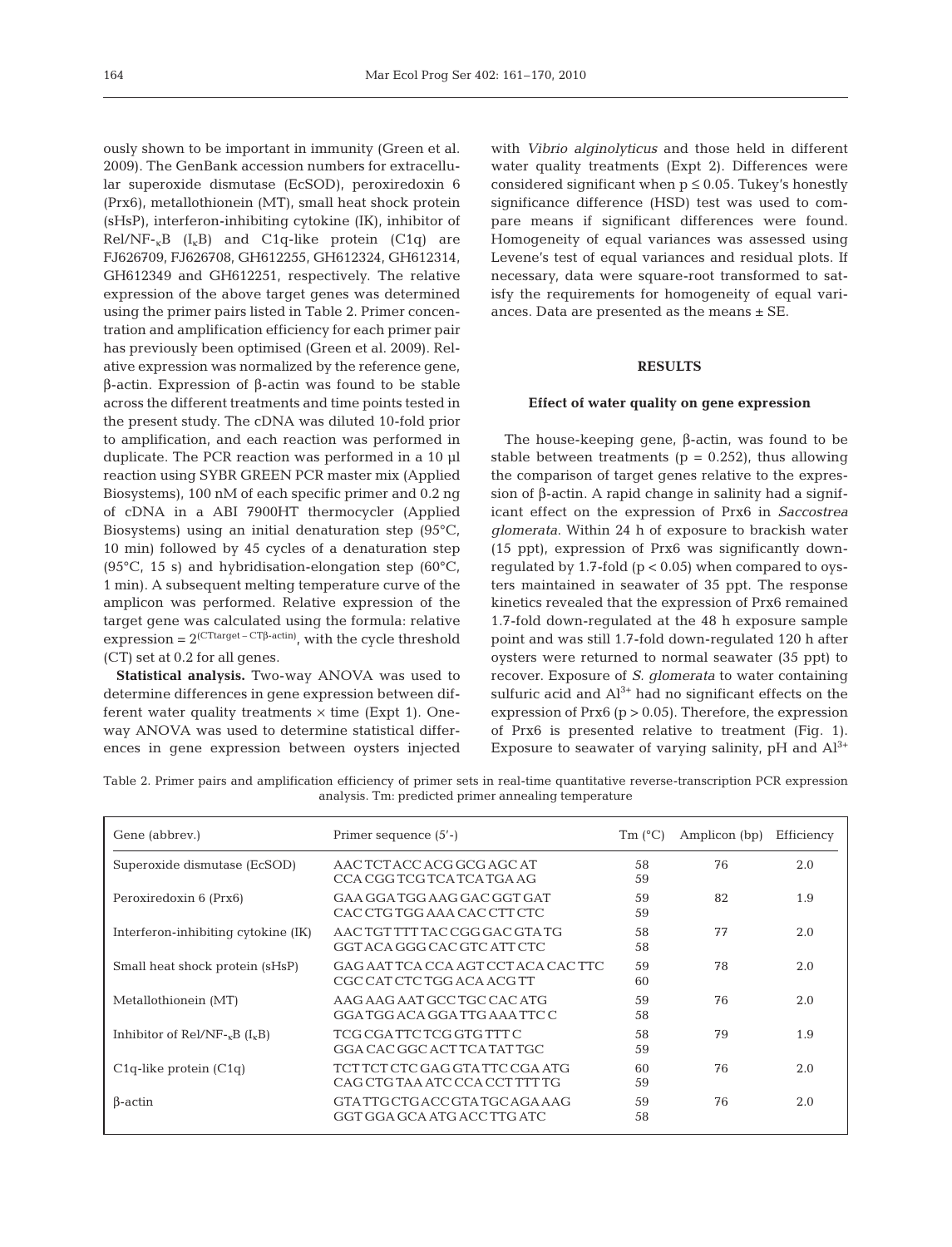

Fig. 1. *Saccostrea glomerata*. Relative expression of peroxiredoxin (Prx6) in *S. glomerata* exposed to water of varying salinity,  $pH$  and  $Al^{3+}$  concentrations. No effect of time was observed (p > 0.05, ANOVA); thus, data are presented according to treatment (average of all sample points). Expression is presented relative to the expression of the reference gene, β-actin (mean ± SE). Different letters above bars indicate significant differences between treatments (p < 0.05, ANOVA). ASS: acid sulfate soils. See Table 1 for treatment abbreviations and details

concentrations had minor effects on the expression of sHsP in *S. glomerata*. At 24 h exposure, a general trend was that lower salinity caused an elevation in the expression of  $sHsP$ , whilst sulfuric acid and  $Al^{3+}$  caused expression of sHsP to be depressed. Although these trends were insignificant ( $p > 0.05$ ), a significant 4.2fold down-regulation of sHsP was observed for *S. glomerata* exposed to seawater of 35 ppt containing sulfuric acid and  $Al^{3+}$  when compared to brackish water of 15 ppt at the 24 h time-point  $(p < 0.05)$  (Fig. 2). The response kinetics revealed that by 48 h exposure, no significant differences were observed for expression of sHsP between different treatments for the remainder of the trial  $(p > 0.05)$  (Fig. 2). Water quality had no significant effect on the expression of EcSOD, IK, MT,  $I_k B$ , or C1q in *S. glomerata* ( $p > 0.05$ ) (data not presented).

# **Effect of** *Vibrio alginolyticus* **bacteria on the immune system of** *Saccostrea glomerata*

The effect of heat-killed *V. alginolyticus* bacteria on the immune system of *S. glomerata* was investigated by comparing the expression of target genes in oysters maintained in normal seawater and injected with either *V. alginolyticus* or PBS. Injection of *V. alginolyticus* did not affect the expression of the house-keeping gene, β-actin (p = 0.157). The injection of *V. alginolyti-*

0.14 Expression of sHsP relative to B-actin Expression of sHsP relative to β-actin c bc  $\blacksquare$  35 ppt  $\Box$  15 ppt 0.12  $\Box$  35 ASS  $\Box$  15 ASS 0.10 abc abc abc 0.08  $\begin{array}{c|c|c|c|c|c} \text{abc} & & \text{abc} & & \text{abc} \end{array}$ abc  $\begin{array}{c|c} \text{ab} & \text{abc} \\ \hline \top & \end{array}$  abc 0.06 ab ab ab 0.04 a a 0.02 0.00 24 h exp. 48 h exp. 24 h recov. 120 h recov. Time point

Fig. 2. *Saccostrea glomerata*. Relative expression of small heat shock protein (sHsP) in *S. glomerata* exposed to water of varying salinity,  $pH$  and  $Al^{3+}$  concentrations. At the end of the 48 h exposure period, *S. glomerata* were transferred to normal seawater and the relative expression of sHsP was measured at 24 and 120 h post treatment. At 24 h of exposure, a significant 4.2-fold difference was observed in the relative expression of sHsP between *S. glomerata* exposed to seawater of 35 ppt containing sulfuric acid and  $Al^{3+}$  when compared to brackish water of 15 ppt ( $p < 0.05$ ). No significant differences were observed in the relative expression of sHsP between the different treatments for the remainder of the trial  $(p > 0.05)$ . Expression is presented relative to the expression of the reference gene, β-actin (mean ± SE). Different letters above bars indicate significant differences between treatments (p < 0.05, ANOVA). See Table 1 for treatment abbreviations and details

*cus* induced 3.2-fold higher relative expression of  $I_k$ B than in PBS-injected oysters  $(p < 0.05)$  (Fig. 3A). In contrast, injection of *V. alginolyticus* down-regulated the expression of C1q by 6.5-fold compared to in PBS controls (p < 0.05) (Fig. 3B). Injection of *V. alginolyticus* had no effect on the expression of EcSOD, Prx6, IK, sHsP, or MT when compared to PBS-injected control oysters  $(p > 0.05)$  (data not presented).

# **Interaction of water quality and** *Vibrio alginolyticus* **on gene expression**

The expression of the house-keeping gene, β-actin was found to be stable in oysters exposed to the seawater matrix and injected with *V. alginolyticus* bacteria  $(p = 0.782)$ . To account for the change in expression of target genes due to handling and injection, the relative expression of target genes in *Saccostrea glomerata* injected with *V. alginolyticus* was calculated by subtracting the relative expression of target genes from *S. glomerata* injected with PBS. Interactions of salinity and pH were found to have a significant effect on the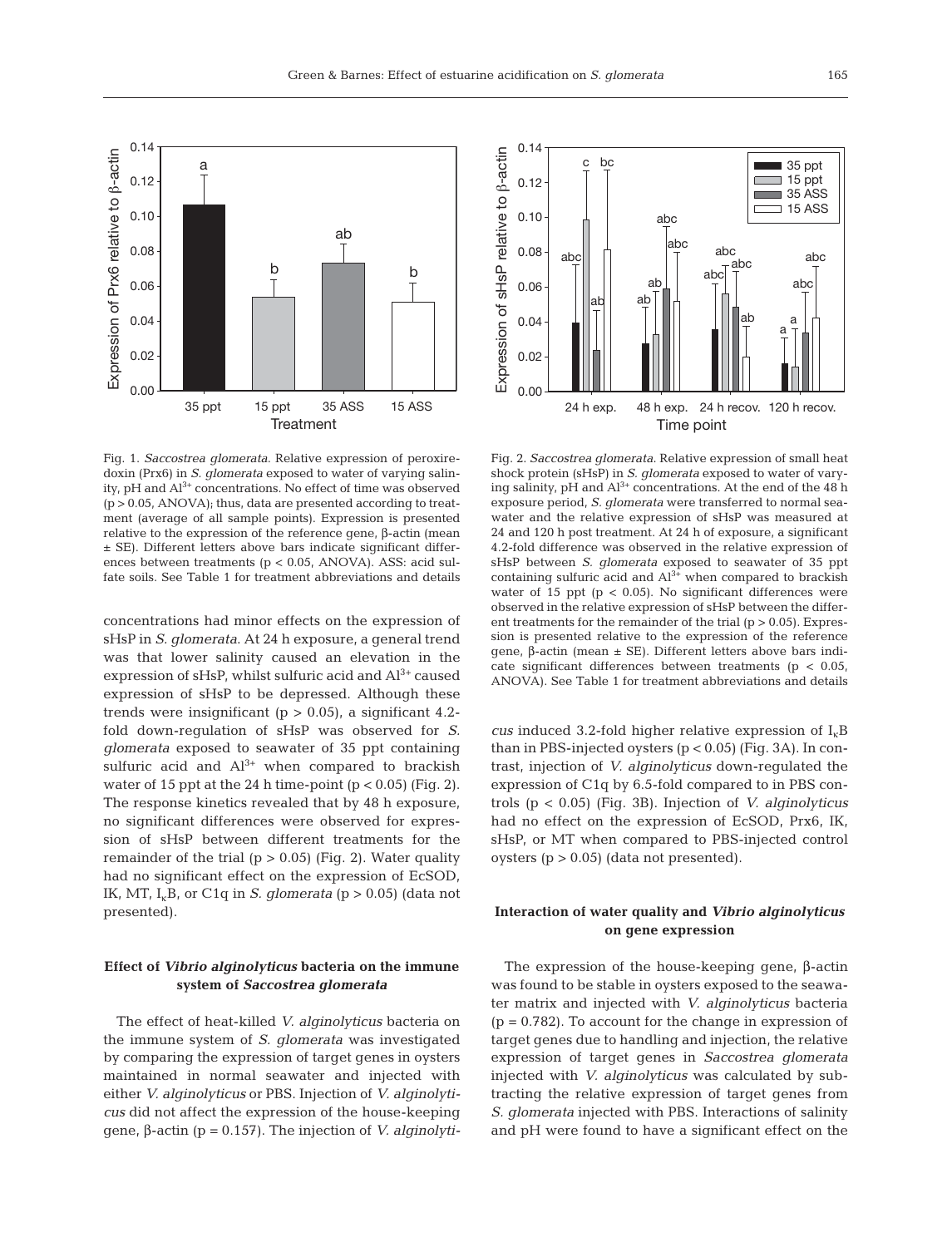

Fig. 3. *Saccostrea glomerata*. Relative expression of (A)  $I_{k}B$ and (B) C1q (see Table 2) in *S. glomerata* held in normal seawater (see Table 1) and injected with either heat-killed *Vibrio alginolyticus* bacteria or phosphate-buffered saline (PBS; handling control). Expression is presented relative to the expression of the house-keeping gene, β-actin (mean ± SE). Different letters above bars indicate significant differences between treatments (p < 0.05, ANOVA)

expression of EcSOD ( $p < 0.01$ ), Prx6 ( $p < 0.05$ ) and C1q (p < 0.01) in *S. glomerata* injected with *V. alginolyticus* bacteria. A significant difference was observed in the expression of EcSOD between oysters exposed to brackish water of 15 ppt when compared to brackish water of 15 ppt containing ASS leachate  $(p < 0.05)$ . However, a change in salinity or pH did not significantly change the expression of EcSOD from seawater controls  $(p > 0.05)$  (Fig. 4A). A significant difference in the expression of Prx6 was observed between oysters exposed to seawater (35 ppt) and brackish water (15 ppt), with Prx6 down-regulated by 5.1-fold (p  $<$ 0.05) (Fig. 4B). No significant effect of sulfuric acid and  $Al^{3+}$  was observed on the expression of Prx6 (p > 0.05). A drop in salinity caused a 1.18-fold down-regulation



Fig. 4. *Saccostrea glomerata*. Relative expression of (A) Ec-SOD, (B) Prx6 and (C) C1q (see Table 2) in *S. glomerata* injected with *Vibrio alginolyticus* bacteria and exposed to water of varying salinity, pH and  $Al^{3+}$  concentrations. Expression of target genes is presented relative to the expression of the house-keeping gene (β-actin) minus the expression of target genes of *S. glomerata* injected with phosphate-buffered saline (handling controls). Different letters above bars indicate significant differences between treatments ( $p < 0.05$ , ANOVA). See Table 1 for treatment abbreviations and details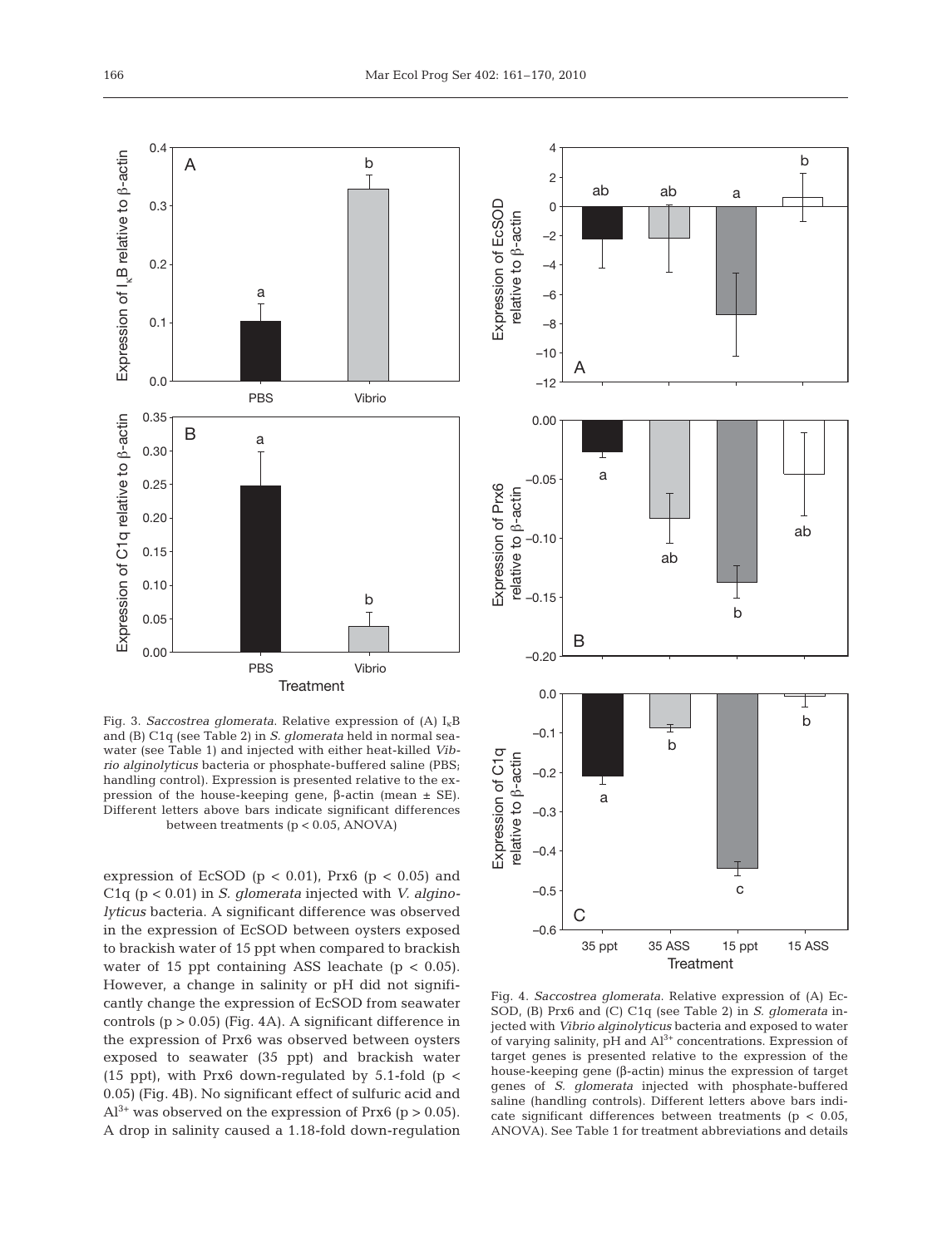in the expression of C1q, and exposure to sulfuric acid and  $Al^{3+}$  caused a 1.09-fold and 1.13-fold up-regulation in the expression of C1q in *S. glomerata* injected with *V. alginolyticus* and exposed to a salinity of 35 and 15 ppt, respectively ( $p < 0.05$ ) (Fig. 4C). No effect of salinity, sulfuric acid, or  $Al^{3+}$  was observed on the relative expression of IK, sHsP,  $I_kB$ , or MT (p > 0.05).

## **DISCUSSION**

In the present study, the effect of ASS leachate on the expression of immune genes in *Saccostrea glomerata* was studied by exposing *S. glomerata* to a seawater matrix of varying salinity, sulfuric acid and  $Al^{3+}$ . Changes in water chemistry affected the expression of genes involved in stress and detoxification (Prx6 and sHsP), but not those involved in immunity (IK,  $I_k B$  and C1q). The Prx6 gene encodes for a non-selenium glutathione peroxidase (Almar et al. 1998) and is highly regulated in bivalves in response to environmental disturbance (David et al. 2007, Park et al. 2008). The expression of Prx6 has been shown to be correlated with environmental pollution in the Pacific oyster *Crassostrea gigas* (David et al. 2007) and increasing temperature stress in the Antarctic bivalve *Laternula elliptica* (Park et al. 2008). The down-regulation of the *S. glomerata* Prx6 gene in response to a drop in salinity (Fig. 1) suggests that heavy monsoon rainfall causes sustained immune-suppression and stress in *S. glomerata*. The sHsP gene encodes for a small heat shock protein (HSP), and numerous forms of inducible and constitutive HSPs have been identified in oysters (Tirard et al. 1995, Clegg et al. 1998). Inducible HSPs are expressed during stressful periods, such as elevated temperature or osmotic changes, and act as molecular chaperones to rescue damaged proteins, thereby helping to conserve the pool of existing proteins from irreversible damage (Parsell & Lindquist 1993). The interaction of salinity and ASS leachate had a minor but complex effect on the expression of sHsP, with changes in the expression of sHsP observed at 24 h exposure to reduced salinity and ASS leachate (Fig. 2). The expression of sHsP had returned to normal within 48 h, suggesting that ASS leachate has minimal influence on the basal-expression of immune and stress genes in *S. glomerata*.

Previous studies have shown that some environmental toxicants may not cause mortality of bivalves on their own, but act synergistically with bivalve pathogens to cause mortality (Anderson et al. 1998, Gagnaire et al. 2007). When the eastern oyster *Crassostrea virginica*, naturally infected with *Perkinsus marinus*, was exposed to the pollutant tributylin and hypoxia, tributylin alone did not affect mortality of *C. virginica* from *P. marinus*, but hypoxia exacerbated the effect of this toxicant and increased mortality synergistically with tributylin (Anderson et al. 1998). To explore the possible synergistic interaction of acidic floodwaters and microbial invasion on the immune-competence of *Saccostrea glomerata*, oysters were injected with heatkilled *Vibrio alginolyticus*, as QX disease cannot be replicated in the laboratory due to the complex life cycle of *Marteilia sydneyi* (Kleeman et al. 2002). Injection of *V. alginolyticus* bacteria caused an up-regulation of  $I<sub>k</sub>B$  and a down-regulation of C1q in oysters maintained in seawater (Fig. 3A,B). Up-regulation of  $I_kB$  in response to *V. alginolyticus* injection is consistent with previous studies (Green & Barnes 2009, Zhang et al. 2009) and suggests activation of the Rel/NF- $<sub>k</sub>B$  path-</sub> way (Karin & Ben-Neriah 2000, Montagnani et al. 2008). The Rel/NF- $<sub>k</sub>B$  pathway is involved in the tran-</sub> scription of numerous inducible genes involved in immune function and inflammation (Baeuerle & Baltimore 1996). The biological function of C1q in oysters is currently unknown, but is commonly identified in oyster expressed sequence tags libraries (Jenny et al. 2002, Rafferty & Powell 2002, Green et al. 2009, Taris et al. 2009). The constitutive expression of C1q was found to be lower in family lines of *C. gigas* that show higher tolerance to environmental stress (Taris et al. 2009), but no difference was observed in the constitutive expression of C1q between *S. glomerata* bred for resistance or susceptibility to QX disease (Green et al. 2009). In other organisms, the C1q domain-containing proteins are known to participate in inflammation, adaptive immunity and energy homeostasis (Kishore & Reid 2000).

Exposure of *Saccostrea glomerata* to seawater with either a reduced salinity, reduced pH or reduced salinity and pH followed by injection with *Vibrio alginolyti-* $\cos$  bacteria had no effect on the expression of  $I_kB$  when compared to seawater controls, suggesting the tested water quality variables had no effect on the Rel/NF- $<sub>K</sub>B$ </sub> pathway. However, changes in water chemistry and injection with *V. alginolyticus* bacteria caused changes in expression of *S. glomerata* Prx6 and C1q compared to seawater controls (Fig. 4B,C). Although the biological function of bivalve C1q is currently unknown, it is likely to be involved in defence (Kishore & Reid 2000), and changes in its expression as a result of reduced salinity or ASS leachate are likely to have detrimental outcomes for the host during infection. Previous studies have also observed interactions of environmental toxicants and pathogens on gene-regulation in oysters (Gagnaire et al. 2007). Mortality of the Pacific oyster *Crassostrea gigas*, when exposed to pesticide and *Vibrio splendidus*, was attributed to over-regulation of immune genes resulting in host tissue damage (Gagnaire et al. 2007). When the plasma membrane of oyster he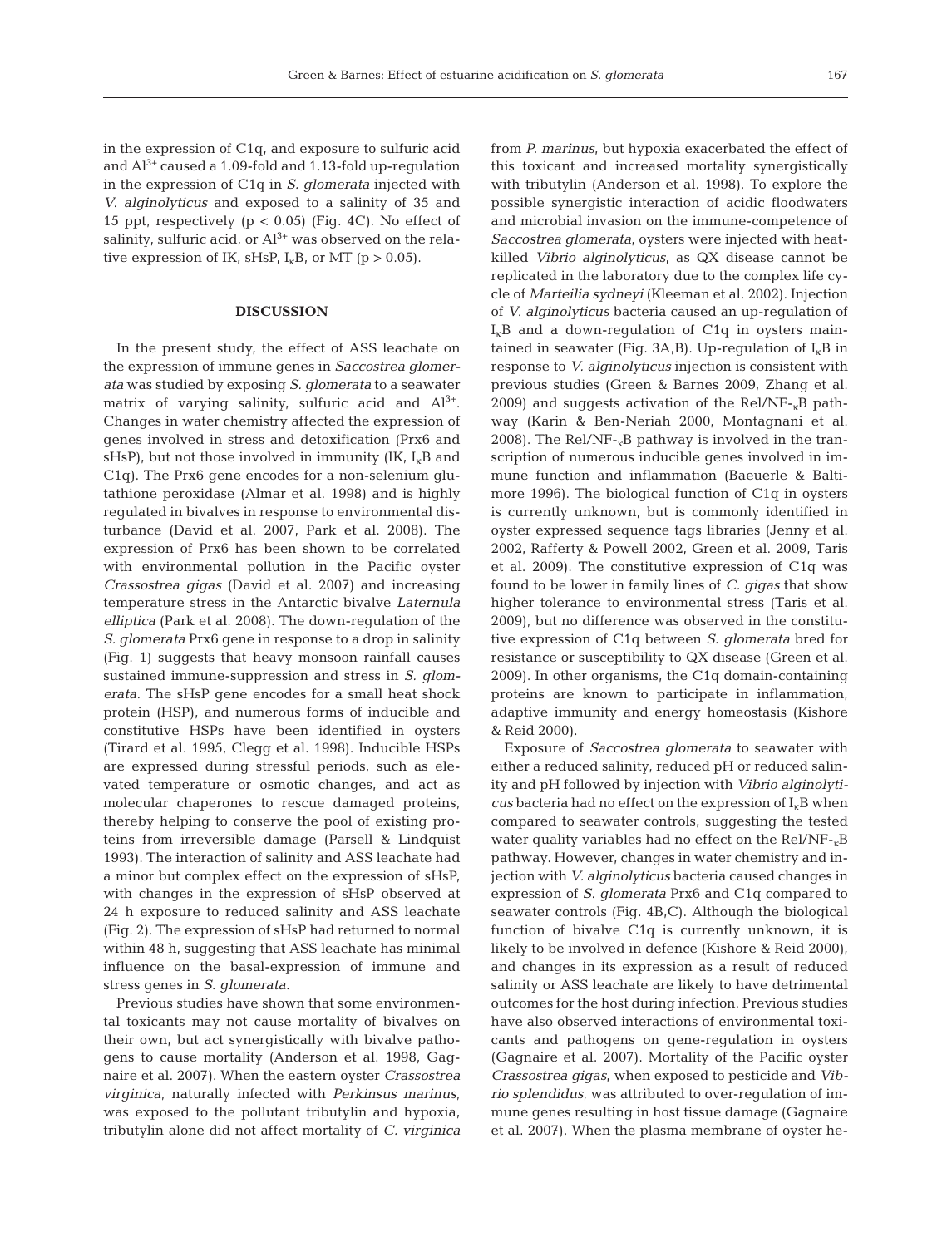mocytes comes into contact with pathogens, a range of reactive oxygen intermediates (ROIs) are generated for the cytotoxic killing of these invading micro-organisms (Adema et al. 1993, Hampton et al. 1998). ROIs such as superoxide anion and hydrogen peroxide  $(H_2O_2)$  are also toxic to host tissue (e.g. cause DNA damage, lipid peroxidation). In molluscs, the Prx6 enzyme scavenges  $H_2O_2$  and provides protection against  $H_2O_2$ -induced cell apoptosis (Nikapitiya et al. 2009). Down-regulation of the Prx6 gene in *S. glomerata* due to reduced salinity prior to infection with *Marteilia sydneyi* could possibly result in higher mortality of *S. glomerata* from H<sub>2</sub>O<sub>2</sub>-induced damage to host tissue. This is consistent with previous studies linking hyposalinity with reduced immune function. Extensive research has implicated the involvement of the phenoloxidase enzyme in the survival of *S. glomerata* during *M. sydneyi* infection (Newton et al. 2004, Bezemer et al. 2006, Butt & Raftos 2008), and inhibition of the phenoloxidase enzyme has been observed in *S. glomerata* during the QX-disease risk period (Peters & Raftos 2003, Butt & Raftos 2007). A drop in salinity from 34 to 13.5 ppt for 12 d or longer has been linked with inhibition of the phenoloxidase enzyme (Butt et al. 2006).

Prolonged exposures or exposure to lower pH and higher  $Al^{3+}$  concentration may have had a greater impact on gene expression in *Saccostrea glomerata*. In the upper reaches of the Tweed, Clarence and Richmond Rivers, which are rock oyster farming estuaries in northern NSW, studies have been conducted measuring the water chemistry during times of heavy rainfall; the salinity,  $pH$  and  $Al^{3+}$  concentrations recorded were 5 ppt, 3.0 units and 40 mg  $l^{-1}$ , respectively (Virgona 1992, Sammut et al. 1995, 1996, Macdonald et al. 2007). However, the current experiment was designed to replicate the environmental perturbations that farmed *S. glomerata* would be exposed to in their estuarine habitat. *S. glomerata* are usually farmed in the lower reaches of estuaries where the tidal cycle would rapidly buffer pH changes and dilute toxic heavy metals resulting from ASS leachate (Dove & Sammut 2007). Previous studies have measured the changes in pH in estuaries adjacent to oyster farms throughout the summer to determine the environmental variability (Anderson et al. 1994, Wesche 1995, Dove & Sammut 2007). The Pimpama River in southeast Queensland is reported to have yearly mass mortalities of *S. glomerata* caused by *Marteilia sydneyi* (Kleeman et al. 2002), and the pH of this river is reported to be above pH 7.8, except during times of heavy rainfall, when flood water causes the pH to fall to as low as pH 6.5 (Wesche 1995). The relatively small impact of the tested water quality variables on immune-gene expression in adult *S. glomerata* was unexpected and may reflect the fact that adult oysters are intertidal euryhaline organisms

that have evolved mechanisms to cope with rapid changes in their environment. The juvenile finfish *Pagrus auratus*, *Acanthopagrus australis* and *Macquaria novemaculeata* and the marine invertebrate prawn *Metapenaeus macleayi* can predict acidity and avoid low concentrations of sulfuric acid (pH 6.6 to 5.0) when given a choice (Kroon 2005). Adult *S. glomerata* are sessile organisms that cannot escape ASS leachate, but are likely to close their shells in an attempt to avoid the acidity and heavy metal toxicity associated with ASS leachate. The effects of salinity, sulfuric acid and  $Al^{3+}$ toxicity on immune-gene expression in larval and juvenile (spat) *S. glomerata* was not tested in the current study, but is likely to be more pronounced, indeed, salinity and ASS leachate both have a significant effect on the survival of juvenile and larval *S. glomerata* (Dove & O'Connor 2007, Dove & Sammut 2007).

Previous studies have reported that there is no relationship between acidic floodwaters and the timing of QX disease outbreaks (Anderson et al. 1994, Wesche 1995). Acidic and  $Al^{3+}$ -rich water had minor influence on the expression of immune-related genes in the present study. However, the current study provides further evidence that reduced salinity as a result of monsoon rainfall causes adult *Saccostrea glomerata* to become immune-suppressed by altering the activity of oxidative enzymes important in immunity.

*Acknowledgements.* The authors acknowledge D. Maidment for the donation of oysters. The authors also acknowledge the Australian Government for the Australian Postgraduate Award to T. Green.

#### LITERATURE CITED

- ► Adema CM, van Deutekom-Mulder EC, van der Knaap WPW, Sminia T (1993) NADPH-oxidase activity: the probable source of reactive oxygen intermediate generation in hemocytes of the gastropod *Lymnaea stagnalis*. J Leukoc Biol 54:379–383
	- Adlard RD, Ernst I (1995) Extended range of the oyster pathogen *Marteilia sydneyi*. Bull Eur Assoc Fish Pathol 15: 119–121
- Almar M, Otero L, Santos C, González Gallego J (1998) Liver ➤ glutathione content and glutathione-dependent enzymes of two species of freshwater fish as bioindicators of chemical pollution. J Environ Sci Health B 33:769–783
- ▶ Anderson RS, Wesche SJ, Lester RJG (1994) Are outbreaks of *Marteilia sydneyi* in Sydney rock oysters, *Saccostrea commercialis*, triggered by a drop in environmental pH? Aust J Mar Freshwater Res 45:1285–1287
- ▶ Anderson RS, Brubacher LL, Ragone Calvo L, Unger MA, Burreson EM (1998) Effects of tributyltin and hypoxia on the progression of *Perkinsus marinus* infections and host defence mechanisms in oyster, *Crassostrea virginica* (Gmelin). J Fish Dis 21:371–379
- ► Baeuerle PA, Baltimore D (1996) NF-kB: ten years after. Cell 87:13–20
- ▶ Berthe FCJ, Roux FL, Adlard RD, Figueras A (2004) Marteiliosis in molluscs: a review. Aquat Living Resour 17:433–448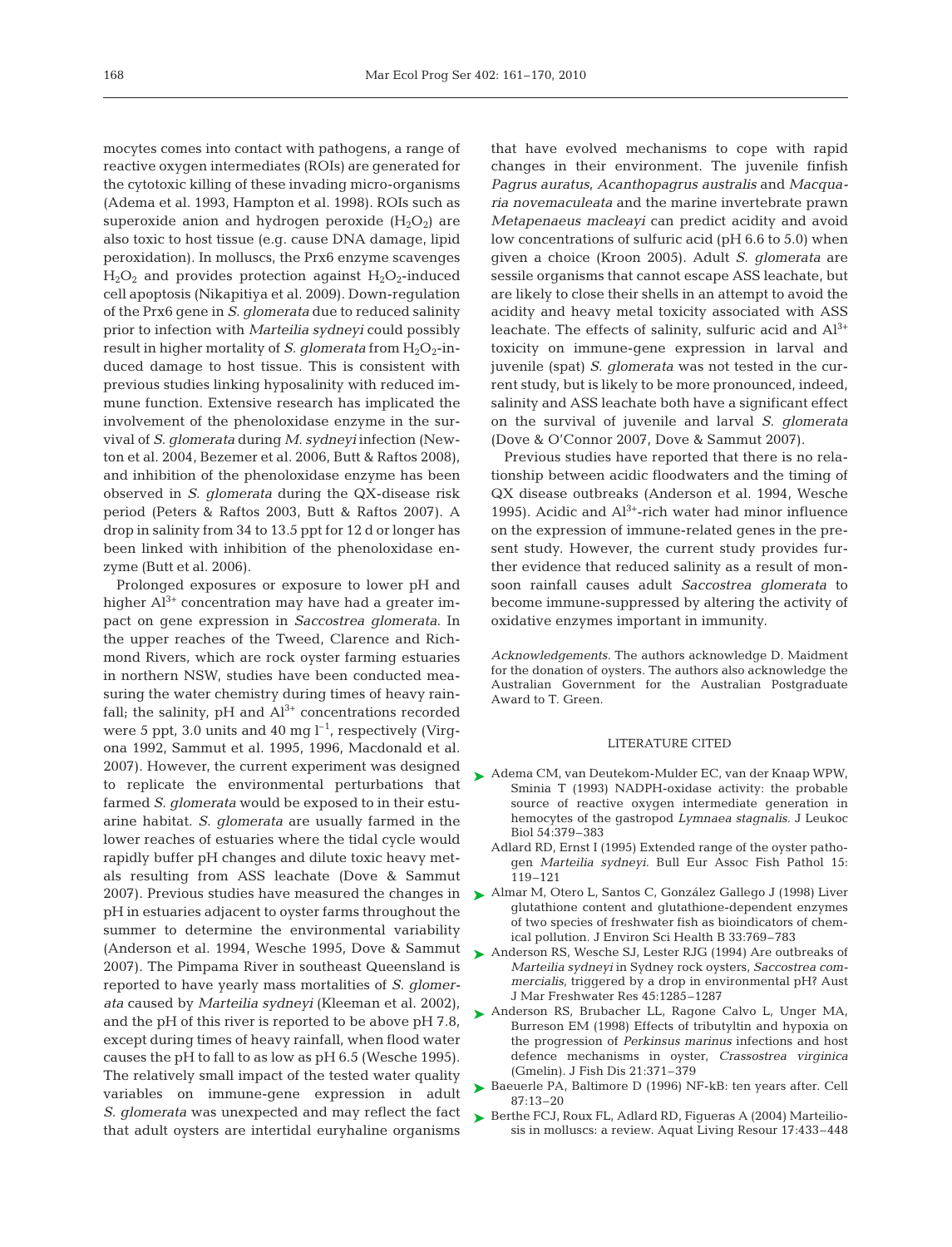- ► Bezemer B, Butt D, Nell JA, Adlard RD, Raftos DA (2006) Breeding for QX disease resistance negatively selects one form of the defensive enzyme, phenoloxidase, in Sydney rock oysters. Fish Shellfish Immunol 20:627–636
- ► Bibby R, Widdicombe S, Parry H, Spicer J, Pipe R (2008) Effects of ocean acidification on the immune response of the blue mussel *Mytilus edulis*. Aquat Biol 2:67–74
- ► Bromage E, Owens L (2009) Environmental factors affecting the susceptibility of barramundi to *Streptococcus iniae*. Aquaculture 290:224–228
- ► Bussell JA, Gidman EA, Causton DR, Gwynn-Jones D and others (2008) Changes in the immune response and metabolic fingerprint of the mussel, *Mytilus edulis* (Linnaeus) in response to lowered salinity and physical stress. J Exp Mar Biol Ecol 358:78–85
- ► Butt D, Raftos DA (2007) Immunosuppression in Sydney rock oysters (*Saccostrea glomerata)* and QX disease in the Hawkesbury River, Sydney. Mar Freshw Res 58: 213–221
- ► Butt D, Raftos DA (2008) Phenoloxidase-associated cellular defence in the Sydney rock oyster, *Saccostrea glomerata*, provides resistance against QX disease infections. Dev Comp Immunol 32:299–306
- ► Butt D, Shaddick K, Raftos DA (2006) The effect of low salinity on phenoloxidase activity in the Sydney rock oyster, *Saccostrea glomerata*. Aquaculture 251:159–166
- ► Callinan RB, Sammut J, Fraser GC (2005) Dermatitis, branchitis and mortality in empire gudgeon *Hypseleotris compressa* exposed naturally to runoff from acid sulfate soils. Dis Aquat Org 63:247–253
	- Clegg JS, Uhlingher KR, Jackson SA, Cherr GN, Rifkin E, Friedman CS (1998) Induced thermotolerance and the heat shock protein-70 family in the Pacific oyster *Crassostrea gigas*. Mol Mar Biol Biotechnol 7:21–30
- David E, Tanguy A, Moraga D (2007) Peroxiredoxin 6 gene: a ➤ new physiological and genetic indicator of multiple environmental stress response in Pacific oyster *Crassostrea gigas*. Aquat Toxicol 84:389–398
- ► Dove MC, O'Connor WA (2007) Salinity and temperature tolerance of Sydney rock oysters *Saccostrea glomerata* during early ontogeny. J Shellfish Res 26:939–947
- ▶ Dove MC, Sammut J (2007) Impacts of estuarine acidification on survival and growth of Sydney rock oysters, *Saccostrea glomerata* (Gould, 1850). J Shellfish Res 26: 519–527
- ► Gagnaire B, Frouin H, Moreau K, Thomas-Guyon H, Renault T (2006) Effects of temperature and salinity on hemocyte activities of the Pacific oyster, *Crassostrea gigas* (Thunberg). Fish Shellfish Immunol 20:536–547
- ► Gagnaire B, Gay M, Huvet A, Daniel JY, Saulnier D, Renault T (2007) Combination of a pesticide exposure and a bacterial challenge: *in vivo* effects on immune response of Pacific oyster, *Crassostrea gigas* (Thunberg). Aquat Toxicol 84: 92–102
- ► Green TJ, Barnes AC (2009) Inhibitor of REL/NF-kB is regulated in Sydney rock oysters in response to specific double-stranded RNA and *Vibrio alginolyticus*, but the major immune anti-oxidants EcSOD and Prx6 are non-inducible. Fish Shellfish Immunol 27:260–265
- ▶ Green R, Waite DT, Melville MD, Macdonald BCT (2006) Characteristics of the acidity in acid sulfate soil drainage waters, McLeods Creek, Northeastern NSW, Australia. Environ Chem 3:225–232
- ► Green TJ, Dixon TJ, Devic E, Adlard RD, Barnes AC (2009) Differential gene expression of antioxidant enzymes in Sydney rock oysters, *Saccostrea glomerata* (Gould) selected for disease resistance. Fish Shellfish Immunol 26:

799–810

- ► Hampton MB, Kettle AJ, Winterbourn CC (1998) Inside the neutrophil phagoxome: oxidants, myeloperoxidase, and bacterial killing. Blood 92:3007–3017
- ► Jenny MJ, Ringwood AH, Lacy ER, Lewitus AJ and others (2002) Potential indicators of stress response identified by expressed sequence tag analysis of hemocytes and embryos from the American oyster, *Crassostrea virginica*. Mar Biotechnol 4:81–93
- ► Karin M, Ben-Neriah Y (2000) Phosphorylation meets ubiquitination: the control of NF-kB activity. Annu Rev Immunol 18:621–663
- ► Kishore U, Reid KB (2000) C1q: structure, function, and receptors. J Immunopharmacol 49:159–170
- ► Kleeman SN, Adlard RD, Lester RJG (2002) Detection of the initial infective stages of the protozoan parasite *Marteilia sydneyi* in *Saccostrea glomerata* and their development through to sporogenesis. Int J Parasitol 32:767–784
- ► Kroon FJ (2005) Behavioural avoidance of acidified water by juveniles of four commercial fish and prawn species with migratory life stages. Mar Ecol Prog Ser 285:193–204
- ► Labreuche Y, Soudant P, Goncalves M, Lambert C, Nicolas JL (2006) Effects of extracellular products from the pathogenic *Vibrio aestuarianus* strain 01/32 on lethality and cellular immune responses of the oyster *Crassostrea gigas*. Dev Comp Immunol 30:367–379
	- Lester RJG (1986) Field and laboratory observations on the oyster parasite *Marteilia sydneyi*. In: Cremin M, Dobson C, Moorhouse DE (eds) Parasite lives. University of Queensland Press, Brisbane, p 33–40
- ▶ Macdonald BCT, White I, Astrom ME, Keene AF, Melville MD, Reynolds JK (2007) Discharge of weathering products from acid sulfate soils after a rainfall event, Tweed River, eastern Australia. Appl Geochem 22:2695–2705
- Montagnani C, Labreuche Y, Escoubas JM (2008) Cg-IkB, a ➤ new member of the IkB protein family characterised in the Pacific oyster *Crassostrea gigas*. Dev Comp Immunol 32: 182–190
	- Nell JA (2001) The history of oyster farming in Australia. Mar Fish Rev 63:14–25
- ► Newton K, Peters R, Raftos DA (2004) Phenoloxidase and QX disease resistance in Sydney rock oysters (*Saccostrea glomerata)*. Dev Comp Immunol 28:565–569
- ► Nikapitiya C, De Zoysa M, Whang I, Kim CG, Lee YH, Kim SJ, Lee J (2009) Molecular cloning, characterization and expression analysis of peroxiredoxin 6 from disk abalone *Haliotis discus discus* and the antioxidant activity of its recombinant protein. Fish Shellfish Immunol 27:239–249
- ▶ Park H, Ahn IY, Kim H, Cheon J, Kim M (2008) Analysis of ESTs and expression of two peroxiredoxins in the thermally stressed Antarctic bivalve *Laternula elliptica*. Fish Shellfish Immunol 25:550–559
- ▶ Parry HE, Pipe RK (2004) Interactive effects of temperature and copper on immunocompetence and disease susceptibility in mussels (*Mytilus edulis)*. Aquat Toxicol 69: 311–325
- ▶ Parsell DA, Lindquist S (1993) The function of heat-shock proteins in stress tolerance: degradation and reactivation of damaged proteins. Annu Rev Genet 27:437–496
- Peters R, Raftos DA (2003) The role of phenoloxidase suppres-➤ sion in QX disease outbreaks among Sydney rock oysters (*Saccostrea glomerata)*. Aquaculture 223:29–39
- ► Rafferty GP, Powell R (2002) Identification of genes expressed in the gill tissue of the Pacific oyster (*Crassostrea gigas)* using expressed-sequence tags. J Molluscan Stud 68: 397–399
- ▶ Russell DJ, Helmke SA (2002) Impacts of acid leachate on